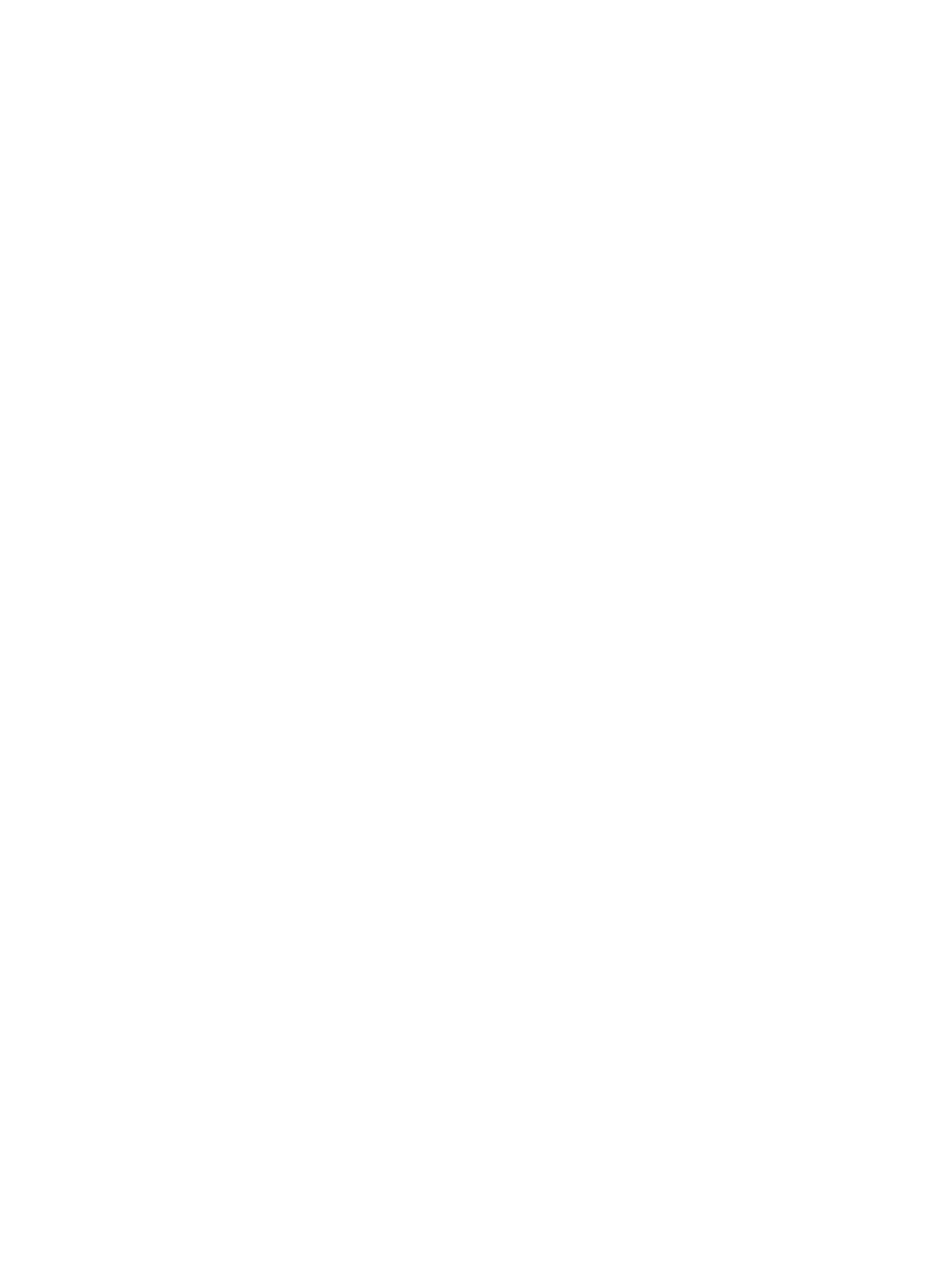

*Rl!(,.* =001. SlIn: *India:* 111(Part-2): 51-59,2011

# POLYPHENISM-GENETIC OR EPIGENETIC?

K. K. VERMA

*,H.P COl'f. ColIl!gl!5;, HIC* 1/327, *Housing Board C%n)" Borsi, Durg* 491 *001, India*  E-mail: kkvenna.sheel@gmail.com

### **INTRODUCTION**

In the post-Darwinian period genes have been considered as of prime importance in the development of the phenotype. But now again the role of genes along side that of the environment is being discussed, and some authors have even turned to Lamarckism. But one desirable aspect of this change, as pointed out by West-Eberhard (2006), is that the current discussion in this area has helped identifying "an important shortcoming of mainstream evolutionary thought, namely neglect of environmentally induced variation, and its importance for evolution by natural selection ...."

In the present context by 'genetic' is meant accountable by the Synthetic Theory of Evolution, which attributes all phenomena of inheritance and evolution to three factors, mutation, selection, and isolation. " 'Epigenetics' is the study of heritable changes in a gene expression and function that cannot be explained by changes in DNA sequence" (Bossdorf et al., 2008).

"'Phenotypic plasticity' refers to the ability of genetically identical organisms to alter their phenotype in response to an environmental change" (Anonymous, 2005) Some species exhibit more of phenotypic plasticity than others.

At present evidence in support of the genetic mechanism of phenotypic plasticity is dominant and overwhelming, and that supporting the epigenetic side is scanty. But significance of an open minded approach in this discussion cannot be over-emphasized.

# GENETIC CONTROL OF PHENOTYPIC **PLASTICITY**

### (i) PoIyphenism in tobacco hornworm

A significant paper on a case of polyphenism is by Suzuki & Nijhout (2006). The larvae of the tobacco hornworm *(Manduca sexta)* are monophenic and green in colour. The larvae of a closely related species, the tomato hornworm *(Manduca quinquemaculata)* are polyphenic; they may be green, black and with intermediate body colours. The larvae of this species are black, if developed at 20° C, and green at 28° C.

Suzuki & Nijhout *(loc. cit.)* have concentrated on *Manduca sexta,* and have found that, if the larvae of this species are heat-shocked, i.e. by exposure to heat for 6 hours just before start of the moult between the 4<sup>th</sup> and the 5<sup>th</sup> instars, a range of body colours are produced, from black to the original green. As Verma (2007) has described, Suzuki and Nijhout performed the following experiment; "Among the larvae obtained in this manner (i.e. after the heat shock treatment), selection was done along two lines-a monophenic line by selecting black larvae in each generation to obtain the next generation, and a polyphenic line by selection of normal green larvae. In each generation nearly 3000 larvae were reared, and subjected to heat-shock. Of these, 60 larvae were then chosen, following the above mentioned body colour criteria, to get the next generation. A control line was also maintained; these were subjected to heat-shock in each generation, and the next generation was reared without any selection. The monophenic line lost its response to heat treatment after about the seventh generation, i.e. now heat treatment led to the production of only black larvae. In

Key words: tobacco hornworm, bruchids, Y chromosome, yeast, polyploidy, cavefishes, Baldwin Effect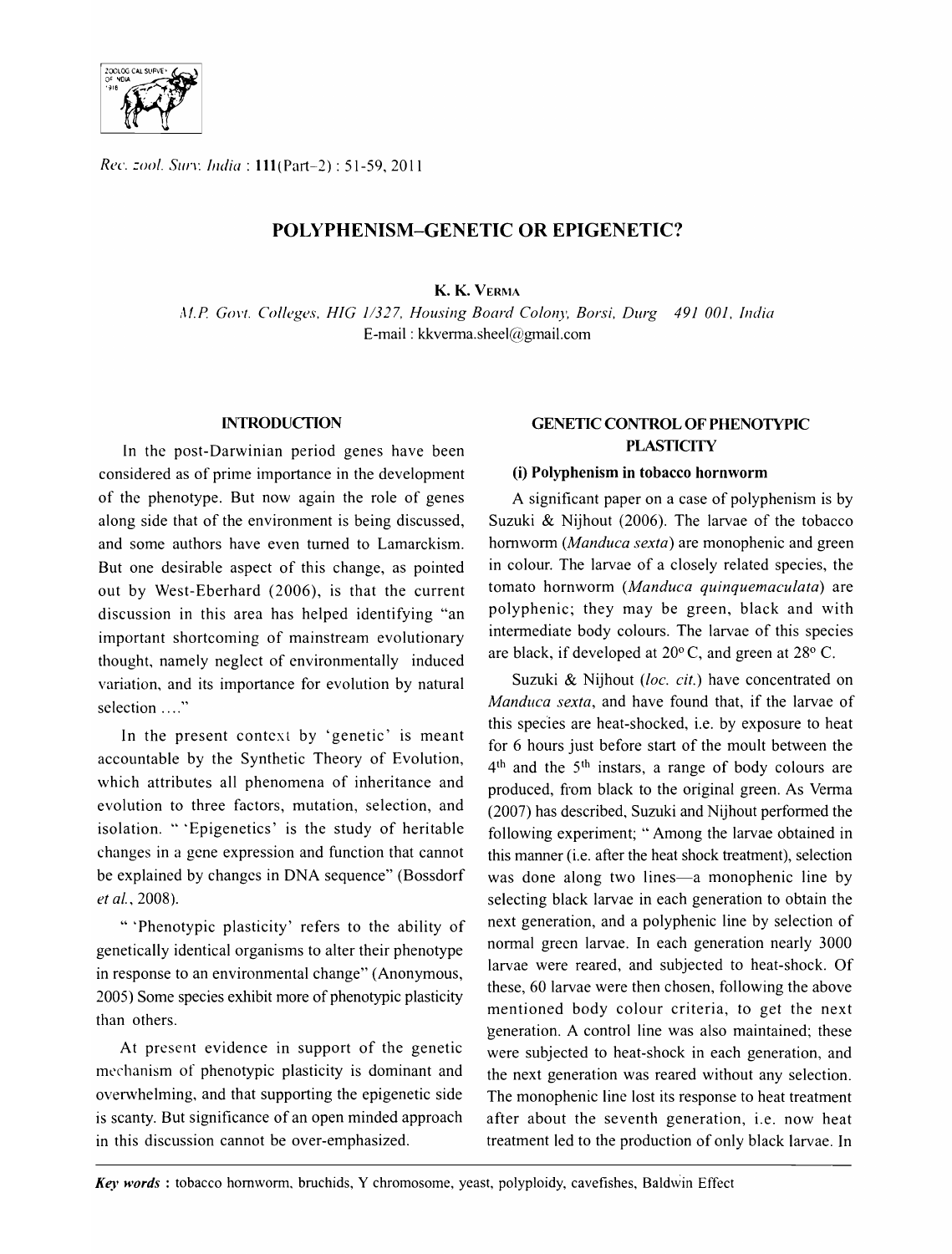the polyphenic line the body colour rcmained green even at  $28^{\circ}$  C. In the control line the body colour showed continuous variation between the black colour. ... and the nearly complete green colour. ... " The observation in the control line suggests a polygenic control of development of body colour, and that the repeated heat treatment environment did not alter the polygenic response. Obviously the polyphenism in *M. sexta* is under genetic control.

#### (ii) Polyphenism in bruchids

Several workers have studied polyphenism in stored legume bruchids. In *Callosobruchus maculatus* F. and C. *analis* F. there are 'flightless' form (referred to as 'A' phase by Tiwary and Venna, 1989, a, b, and c) and George and Venna (1994, 1997, and 1999), and 'flight' phase (called 'B' phase by Tiwary and Verma, loc. Cit., and as 'B' 'X' and 'Y' by George and Venna, *loc. cit.).*  The 'B' individuals are highly melanic and are active flyers and' A' are light coloured and less active. In between the two phases are a series of intermediate forms. Crowding or a high density population in a culture increases the proportion of melanic form (Tiwary and Venna, 1989c). That crowding has this effect has been observed also by Utida (1965). George and Verma (1999) reared C. *maculatus* in laboratory in medium density cultures, some at  $>40^{\circ}$  C and high humidity (RH >90%), and some at  $32+/2°$  C and RH 70 -75%. They noted a significant increase in the proportion of the melanic phase under conditions of high temperature and high humidity. It is believed that larval crowding in a legume store produces both a rise in temperature and in humidity.

Tiwary and Venna (1989c) did selection in high density cultures of C. *analis* for 10 generations, in 3 lines in favour of 'B' or highly melanic phase, and in 3 lines in favour of 'A' phase or lightly melanic phase. After the  $10<sup>th</sup>$  generation in each line the bruchids were left to them-selves, i.e. without any further selection. In cultures, in which selection had been done for 'B' in the second post -selection generation all individuals were 'B' and in the cultures, in which selection had been in favour of 'A', out of 150 individuals, examined, all, except 2, were 'A'. Occurrence of intermediate forms between 'A' and 'B' in an unselected culture suggests a polygenic control in the phase development in the two bruchid species. Tiwary and Venna (1989d), from their experiments, have infened that the significance of the 'B' phase of C. *analis* is that the individuals in this phase, being more active flyers, help in reaching new stores, when the original store has become too

crowded. Presumably on reaching a new store 'B' individuals breed and eventually produce a mixed phase population with 'A' dominating. This suggests that the effect of the environment in the original store is not inherited by the progeny in the new store. Obvious inference is that the control of polyphenism in bruchids is genetic.

## (iii) Polyphenism in a pierid butterfly

Karisson (2008) has recorded in a pierid butterfly that "summer generation adults have a higher dispersal capacity measured as flight duration at five different temperatures" These summer adults have a larger thorax. About reproductive output, the summer females lay fewer eggs than spring females. Thus there is a trade-off between flight ability and fecundity. A similar trade-off has been noted in bruchids *Callosobruchwi analis* (Tiwary and Verma, 1989a) and in C. *maeulatus*  (George and Venna, 1994). The 'flight' or 'B' phase females of the two bruchid species, though more active, have reduced ovaries and lower fecundity than 'A' or 'flightless' females.

Both in the stored legume bruchids and in the pierid butterfly there are shifts in the frequency of the phases with changes in the environmental conditions, because of cost of plasticity (Crispo, 2007). Such cases of polyphenism do not support the epigenetic concept.

## (iv) V-induced polyphenism

Lemos *et al.* (2008) have experimentally investigated the role of the Y chromosome induced polyphenism in *Drosophila melanogaster* flies. Thermal tolerance differs among different populations of the fly. Among *Drosophila* species "thermal heat sterility thresholds differ across species from 23° C in heat sensitive species upto  $31^{\circ}$  C in heat tolerant species" The thermal sterility in the fly results from disturbed spermatogenesis. For these experiments the authors have developed specially prepared strains of *D. melanogaster,* some with the Y chromospme from temperate climate (Y mass), and some with Y chromosome from tropical climate (Ycongo). (Ymass refers to the Y chromosome derived from flies collected in Msssachusetts, USA, and Y congo to the Y chromosome derived from flies in Congo, Africa). In these strains the rest of the genotype or extra-Y genotype was homogenic. Flies of these strains were reared at 16° C and at 25° C. In either of the two strains some genes were up-regulated and some down-regulated at the two temperatures. "We (the authors) found that the Ycongo line showed about twice as many genes up-regulated at 16° C relative to Ymass, whereas the Ymass line showed about twice as many genes up-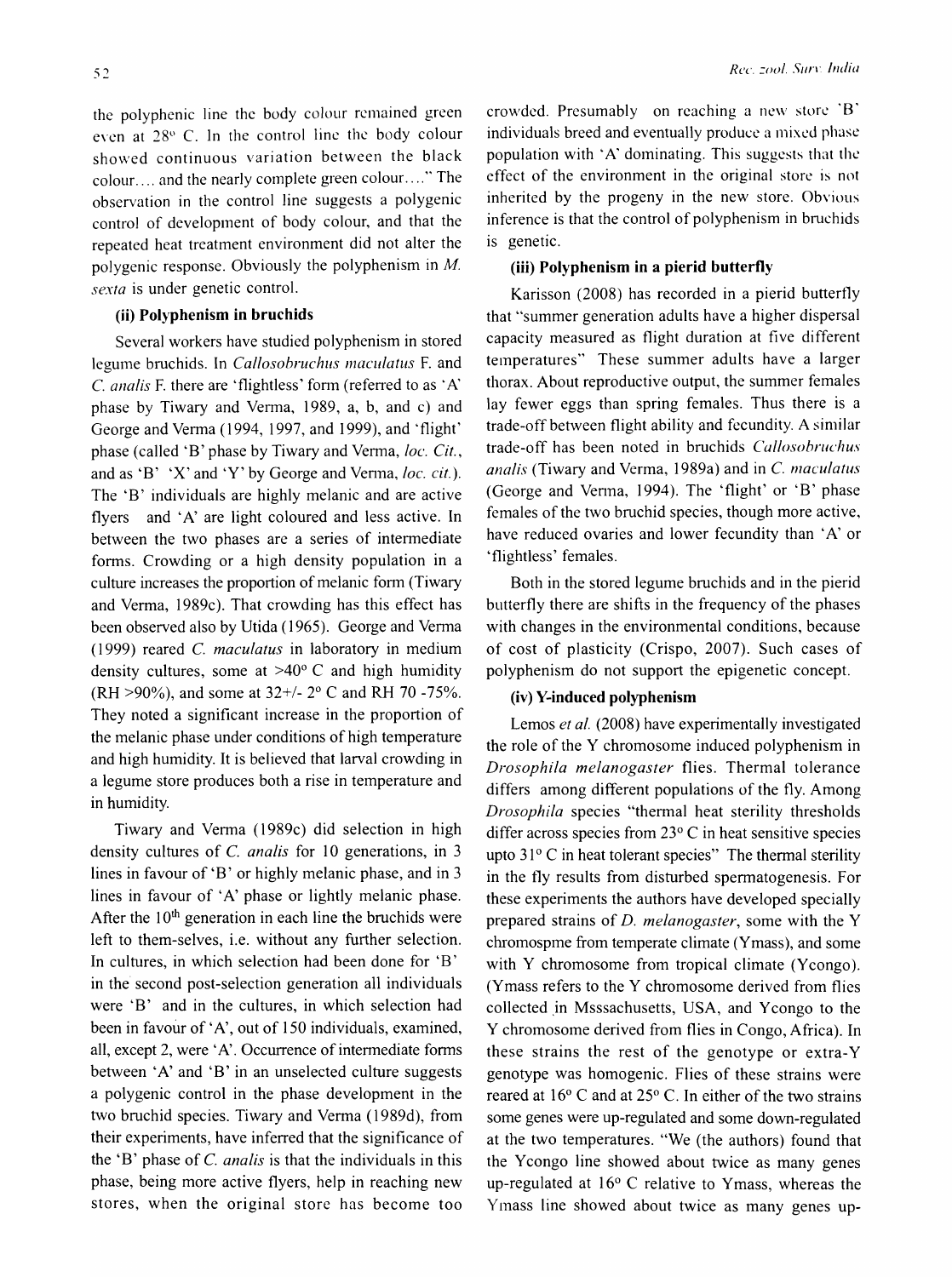regulated at 25<sup>o</sup> C relative to Ycongo...." From their studies the authors have concluded, "Our findings provide a mechanism for adapti\.: phenotypic variation associated with the Y chromosome"

#### $(v)$  Chirality in snails

In most snail species individuals have dextral shells, and sinistrality of shells is rare. But the west Asian snail *Amphidromus* shows the two enantiomorphs in considerable proportions, the frequencies of the two \ al.\ IIlg ill different populations, proportion of sinistral individuals reaching even 90% in some cases. Schilthuizen et al. (2007) have studied this snail, and have found the reasons for the high frequency of sinistrality. The reasons are:  $(1)$  Interchiral matings (i.e. matings between dextrals and sinistrals) occur in Amphidromus, whereas such matings are not known in other snails, and (2) Such interchiral matings result in greater fecundity, which means selective advantage for such matings. In this instance the shell dimorphism is obviously genetic.

## (vi) Cavefishes

Borowski (2008) has experimentally studied the blind cavefish, Astvanax mexicanus in 29 different caves in north-eastern Mexico. This fish with normal vision occurs in surface waters too. From various experimental crosses the author has infened that the loss of vision has been due to mutation at different loci in the cavefish populations in different caves. Twelve such loci have been identified (Niven, 2008). On crossing a surface fish and a cavefish, in the resulting  $F1$  generation the fishes have been found to have smaller eye than in the surface fish, but fully visual. F1 hybrids, from a cross between a cavefish from the Tinaja cave and a fish from the Molino cave, have been found to have 39% \ision. It has been estimated that the fishes reached the caves in mid-Pleistcene. i.e. about 1,000,000 years back.

Main inferences arrived at in Borowski's study:

( 1 ) Loss of vision in the fish in the dark environment of the caves evolved independently in different cave populations through convergence,

 $(2)$  The loss of vision has been through mutation at multiple loci,

(3) It is likely that the reduction of eyes has been through genetic drift in the absence of selection pressure to maintain eye function.

Though Lamarckists, like R. leannel, have often cited the example of blind cavefishes in support of their notion, in the study of the Mexican cavefishes by

Borowski *(loc. cil.)* there is little to support either Lamarckism or epigenetics.

## (vii) *Heliconius*, a markedly plastic butterfly

Butterflies of the Neotropical genus *Heliconius*  present a remarkable example of phenotypic plasticity (Kronfrost and Gilbert, 2007). They present "hundreds of distinct mimetic wing patterns at both population and species level" *Heliconius erato* and *H. melpomene*  are an instance of a pair of mimetic species with nearly identical wing pattern, and sympatric in distribution. How has this sympatric diversity evolved? To explain this the authors have hypothesized that *Heliconius*  species have subpopulations within the range of a population. Within a subpopulation genetic diversity arises followed by the Sewall-Wright effect or local genetic drift. As a result of the drift certain mutant genes start increasing in frequency. When in frequency they reach a threshold value and are of defensive significance, they get "protected" by which the authors seem to mean through natural selection.

The' subpopulation' part of the hypothesis has been confirmed by Kronfrost *et al. (/oc. cit.)* by taking to mark-recapture method. They have inferred that the butterfly shows a small home range behaviour; hence isolated subpopulations.

To confirm the 'genetic drift' part of the hypothesis Kronfrost *et al.* have done DNA analysis. From such studies they have inferred "local genetic drift over very limited spatial scales" Thus ployphenism in *Heliconius*  butterflies is essentially a genetic phenomenon.

### (viii) A case of *Chrysochus* leaf beetles

Dahlhoff and Rank (2007) have studied a case of physiological polyphenism in the mountainous leaf beetle *Chrysochus aeneicollis* in three different areas in Sierra Nevada, California. The three areas have named as BC, BPC, and RC. RC is at the highest elevation and BPC at the lowest, while BC is at a middle elevation. Mean summer temperature is lowest at RC, and highest at BPC. The authors, in their study, have concentrated on the enzyme locus phosphoglucose isomerase (PGl). This enzyme is involved in temperature tolerance. Two alleles of the enzyme locus have been identified, PGI-1 and PGI-4. In the beetles in the area RC PGI-l dominates, and PGI-4 is only small in proportion. In BC PGI-1 is more, but PGI-4 is more in frequency than in RC. In BPC PGI-4 dominates. The authors have studied the frequency of PGI alleles in 1988 and in 1996. They have found that "During that time the frequency of PGI-l increased by 11% in BC, while PGI-4 decreased. These directional shifts did not occur at other polymorphic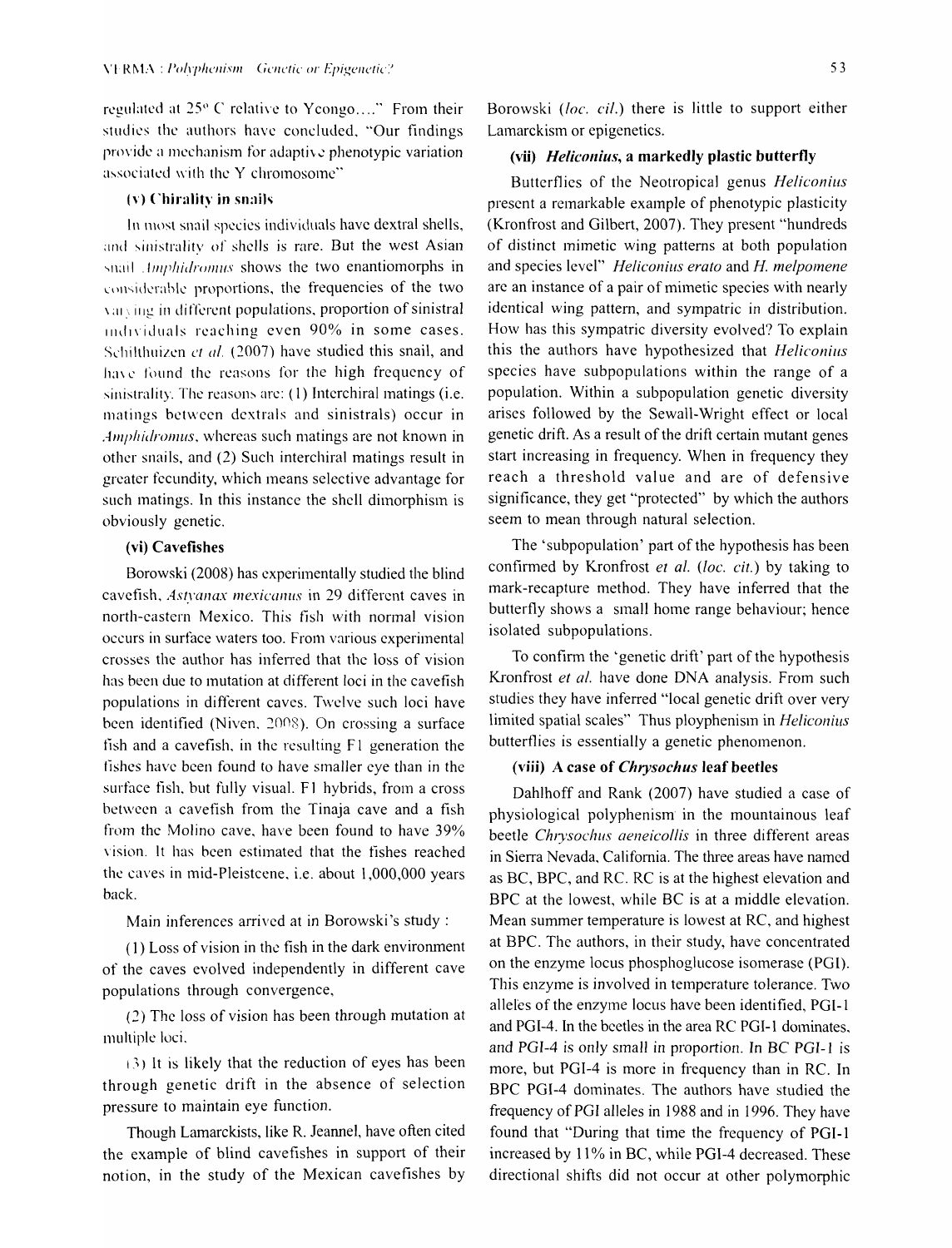enzyme loci, suggesting that changes at PGI resulted from natural selection favoring PGI-l allele" Role of genetic mechanism in this case pf physiological polyphenism is obvious.

#### (ix) Gorilla polyphenism

Anthony *et at.* (2007) have studied mtDNA variation among different gorilla populations, and have found that the results support the view that the genetic variability among the populations has resulted from their distribution among the patches, formed by the Pleistocene fragmentation of the forest, providing refugia to forest dwelling species, and from river barriers. They point out, "Admixture is also evident along the borders between refugial populations" Morphological and behavioural polyphenism among gorilla populations in such border areas is obviously genetic in origin.

## (x) Polyphenic yeast

It has been known for quite sometime that some strains of yeast are phenotypically more plastic with environmental changes than others. Some 6000 genes in yeast have been studied as to their response to variety of stressful environments. It has been found that that genes vary enormously in their response to varying conditions, extent of response varying considerably from gene to gene Promislow (as cited by Anonymous, 2005, according to whom the paper by Promislow was due to be published in the May 2005 of the American Scientist) has studied the regulatory genes, regulating the expression of other genes. He has discovered that "the more regulators a gene has, the more plastic the gene" Smith and Kruglyak (2008) have extensively studied gene-en-vironment interaction in yeast, and have discovered "how the effects of different classes of regulatory variants are modulated by the environment" However, in these communications there is no mention of changed/ modified gene expression as becoming heritable.

## (xi) Plastic behaviour of the great tit

Nussey et al. (2005) made observations on a Dutch population of the bird *Parus major* (the great tit). They kept in view the theoretical inference that phenotype plasticity may evolve to stability through selection. This notion has received support from some laboratory studies. The authors wanted to confirm this notion through observations on a wild population, and they chose the great tit population. They noted that in the chosen population there was plasticity with regard timing of reproduction. Some individual birds showed mismatch between the breeding time and the time when caterpillars, which were the prey for the bird, were available in good numbers. During the period of 32 years of their study Nussey et al. (loc. cit.) noted that there was a gradual evolution of the breeding time so as to remove the mismatch. Obviously the behavioural plasticity was being replaced by fixity.

Charmantier *et al.* (2008) have studied a wild population the great tit *(Panls major)* in United Kingdom for 47 years. They noted that the individuals in the population were" markedly invariant in their response to environmental variation, suggesting that the current response may be fixed in this population" Presumably this fixity has been reached through selection, the progress of which has been observed by Nussey *el al.*  (2005) in a Dutch population of this bird.

These observations are within the realm of the Synthetic Theory.

## (xii) Death Valley pupfish

The Death Valley in Colorado, USA is a very dry, hot, and depressed area, 86 metres below the sea level, with temperature reaching  $49^{\circ}$  C in summer.

In the floor of the valley there are number of water bodies, large and small, isolated from each other like islands of an archipelago, and with varying environmental conditions, such as water temperature, food availability, and population density of the pupfish *(Cyprinodon nevadensis).* Populations of the pupfish in different water bodies in the valley present different phenotypes, i.e. exhibit phenotypic plasticity.

Lema (2008), with his coworkers, has studied the phenotypic variability in the pupfish.

One water body in the valley has been named as the Devil's Hole. It is 14 metres deep in a rock fissure, quite warm, and poor in food supply. The pupfishes in this water hole have small body size, large head, and flatter body. Some other water bodies, like the Big Spring, have cooler water, and with more abundant food. In such water bodies the pupfishes have a smaller head, and deeper body. Some pupfishes from the Devil's Hole were transferred to cooler waters and better food supply, and they, after only 5 years, showed smaller head and deeper body. There is an obvious relationship between environment and the structural phenotype. A behavioural plasticity has also been observed. While males, in cooler waters with better food supply, defend their reproductive territory actively and aggressively, the males in the Devil's Hole are not so active and aggressive in this respect.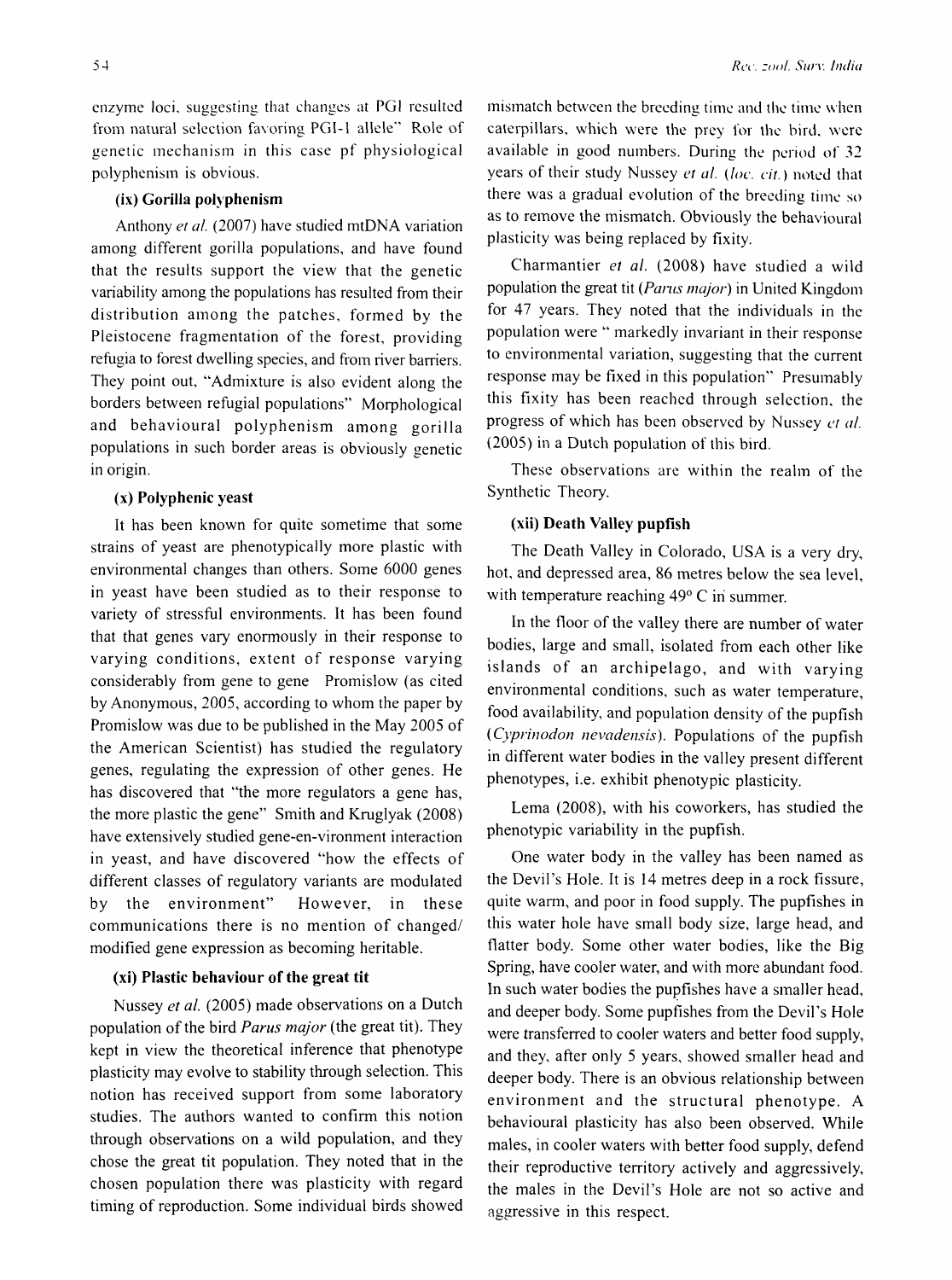The experimental studies by Lema ( $loc.$  cit.) and his associates show that thyroid hormone deficiency produces morphological features like those in the fishes in the Devil's Hole. The aggressive behaviour of the male fish is induced by a neurohormone, arginine vasotocin (AVT), which is secreted by some neurosecretory cells in the preoptic region of the hypothalamus. The neurosecretory cells could be identified by using an antibody to AVT. Lema and associates experimented with pupfishes from Amargosa River, reared under conditions of the Devil's Hole from thc hatchling stage. The river fishes had larger ncurosecretory neurons than the same sex individuals in the Big Spring with cooler water and more abundant food than the Devil's Hole. Next the Lema team injected exogenous AVT into a male from (wild population in) the Amargosa River. This resulted in the male becoming less aggressive.

Lema and his associates kept pupfishes from the Amargosa River and from the Big Spring in captivity, and have exposed them to different values of temperature and salinity. They found that the AVT systems of the fishes from the two wild populations responded differently to these environmental changes. This shows that the two populations have "evolved differences" in their proclivity to respond to these environmental variations.

Lema (loc. cit.) says, "Recently ... accumulating evidence has established that plasticity itself has a genetic basis. Although the phenotypes generated by plasticity are induced by the environment, the phenotypic responses are produced by changes in the gene expression"

## **(xiii) A** case **of Darwin's finches**

Hendry *et al.* (2008) have studied distribution of beak size in a Darwin's finch *(Geospiza fortis)* in EI Garrapatero and Santa Cruz islands of the Galapagos archipelago. The distribution is bimodal, medium beak size being comparatively rare. The larger and the smaller beak sizes differ, besides in size, in the bite force capacity. This plasticity seems related to availability of small/soft and large/hard seeds. Between the two modes there seems to be some reproductive isolation, as song structure differs in birds of the two modes, and they "respond differently to each other's song" However, limited gene flow between the two modes could be inferred from analysis of DNA of microsatellites. The bimodality was being maintained in the study period due to "selective loss of birds with intermediate beak sizes" which may be due to relatively few intermediate

size seeds or to the large and small beak size birds sharing the availability of middle sized seeds.

Between 2004 and 2006 the large beak size mode was becoming taller, and the small beak mode smaller. Were the two modes on way of speciation? May be this selection in favour of the larger beak was operative during droughts, and it was not there during wet years. Besides the history of selection has been variable. "At one site (Academy Bay) bimodality was historically strong but now weak. At a second site (EI Garrapatero) bimodality is currently strong. At a third site (Borrero Bay) bimodality has not been documented in the past nor the present" (Hendry *et al. loc. cit.).* Besides there are temporal fluctuations in the distribution of the two modes, and thus, a tug of war seems to be going on between the two directions of selection, or there are intraspecific evolutionary fluctuations, and thus the phenotypic plasticity in the bird species is currently being maintained.

# **EPIGENETIC EFFECT IN PHENOTYPIC PLASTICITY**

While there is a massive support for genetic control of phenotypic plasticity, some evidence has recently surfaced inferring epigenetic involvement in this.

Epigenetics, as it is commonly understood at present, has been defined in the 'Introduction' part of this review. Waddington (1953) defined epigenesis in a different way. He regarded epigenesis as genetic assimilation of acquired characters. His concept is outdated, and has been replaced now (Bossdorf *et al.,*  2008).

Epigenesis works by the environment interfering with gene function. The interference includes "molecular forces that can activate, reduce or completely disable the activity of particular genes...." (Bossdorf *et al., loc. cit).* The changes in genes include "(i) methylation of cytosine residues in the DNA, (ii) remodelling of chromatin structure through chemical modification, in particular acetylation or methylation of histone proteins and (iii) regulatory processes mediated by small RNA molecules" (Bossdorf *et al.).* Cytosine followed by guanine or the  $CpG$  sites are in many cases clustered in regulatory regions of certain genes. Such clusters may be referred to as CpG islands. Methylation of such islands generally results in reduced activity of the associated genes. Bossdorf *et al.* opine that several types of plasticity are due to epigenesis.

Bossdorf *et al. (loc. cit.)* further point out that examples of epigenesis, through such environmentally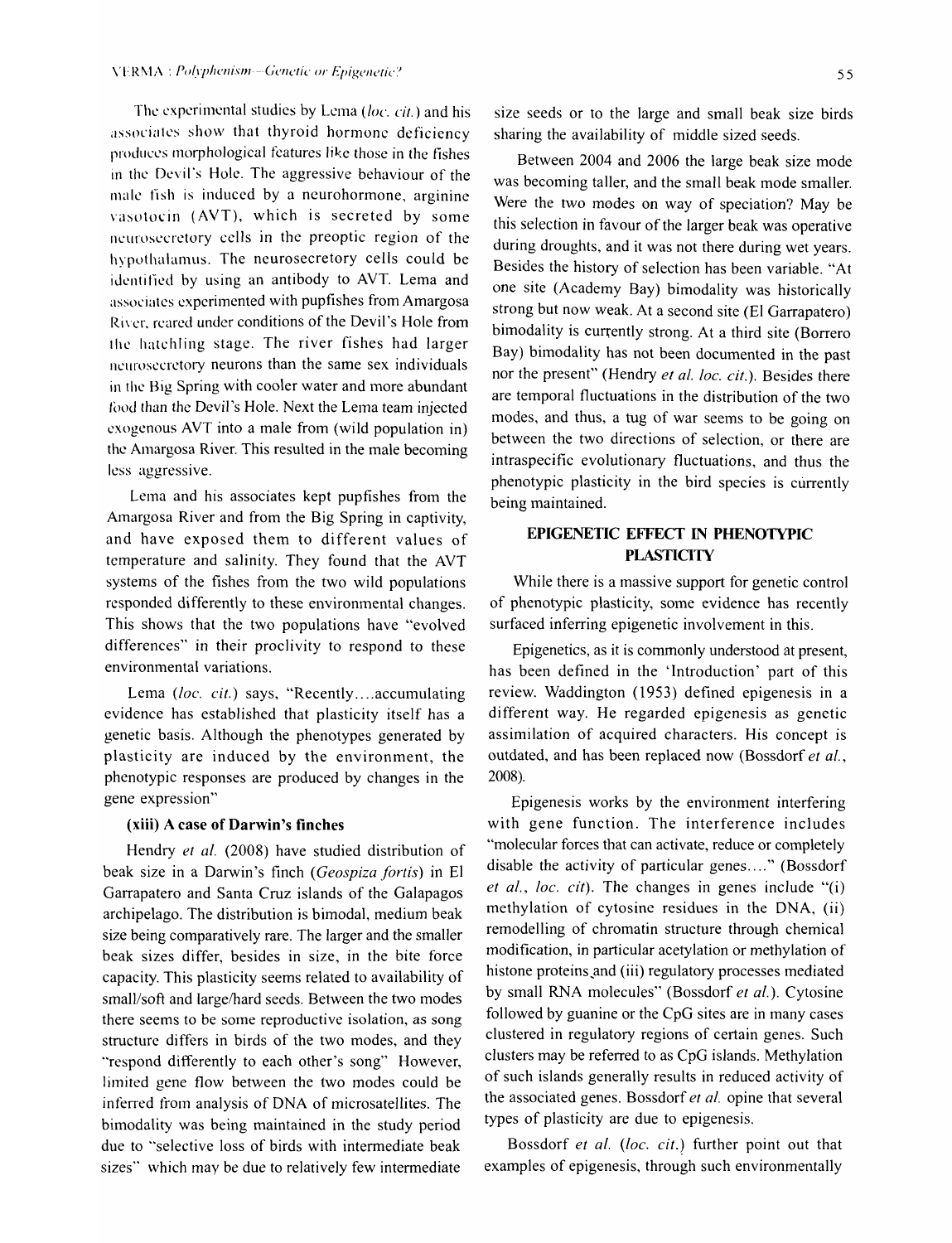induced changes in the genome, pose a challenge to the notion that evolution occurs only through random mutations and selection. But. they say, "Yet, how serious this challenge really is we currently cannot even guess, because there is dearth of studies that addressed epigenetic questions in a real world context"

Robinson *et al.* (2008) have pointed out that social responses may be controlled by long lasting epigenetic changes in the genome. This was first noted in rats *(Rattus norvegicus).* Mother rats lick and groom their pups. If they do these motherly activities more extensively, the offspring become less responsive to stresses and more responsive to their progeny. On the other hand those rats, which have received less attention from their mother, are more easily stressed and are less responsive and less care taking to their own pups. These social responses are passed on from generation to generation. This has been found to be due to at least two epigenetic changes in DNA methylation on mother-pup extensive contacts. Thus affected DNA regions include the glucocorticoid receptor gene (which is related to formation of glucocorticoid stress hormones). In addition it includes the alb region of DNA. Further the authors point out that upto the present epigenetic changes associated with social behaviour have been studied for only a few genetic loci, but may be more genetic loci are affected this way.

Kronauer (2008) has discussed parental imprinting of DNA in social Hymenoptera. He says that recent studies have shown that the parental imprinting occurs through DNA methylation in the honey bee and other social Hymenoptera (ants, wasps, and other bees). It has been demonstrated that in the honey bee methylation imparts information that decides whether a larva will develop into a queen or a worker. The author, however cautions that we have to await results of future empirical studies for proper interpretation of such epigenetic changes in context of the development and behaviour of these social insects.

Crespi (2008), in his review, has pointed out that the role of genomic imprinting in development of various psychotic disorders in humans has been inferred from a number of studies. It has been shown that "psychotic spectrum conditions have been mediated in part by alteration of imprinted genes in the brain" While some psychotic disorders are due to imprinted genes of maternal origin, some others are connected with imprinted genes from the male parent. Perhaps

this epigenetic gene imprinting in such cases involves DNA methylation.

Leitch and Leitch (200R) have discussed genomic plasticity in polyploid plants. They point out that polyploidy results from non-disjunction of chromosomes in the germ line. Angiosperms have a remarkable capacity of tolerating the genomic impact of polyploidy, much more than in animals, including humans. Polyploid angiosperms differ in their responses to the environment, and may invade new niches. The genomic plasticity, shown by polyploid plants, may be due to a sequence rearrangement in DNA, silencing of certain sequences, and epigenetic changes through methylation.

## **THE BALDWIN EFFECf**

In 1896 James Mark Baldwin, an American psychologist, described a new factor in evolution. Subsequently his concept caine to be known as the Baldwin Effect. The Baldwin Effect, as discussed and interpreted by Crispo (2007), accepts neo-Darwinism, and the Baldwin's contribution may be taken as a supplement to the Darwinian theory. Baldwin believed that small variations in a population were not enough to address the needs arising out of a changing environment. Hence environmental changes induced new variations, on basis of which selection occurred. He referred to such selection as 'organic selection' Baldwin rejected neo-Lamarckism, as it was supported by little or no evidence.

C.H. Waddington, between 1905 and 1975, proposed a similar concept, which is often confused with the Baldwin Effect. According to Waddington changed environment produces a new phenotypic response, which through selection, gets assimilated in the genotype. As pointed out by Schlichting and Pigliucci (1993), Waddington's views were more radical and arguing for revision of the Synthetic Theory.

Waddington's views have almost no following now. Crispo *(loc.* cit.) says, "I propose that the best way to deal with this issue is to assume that Waddington misinterpreted his results, and (we) adhere to his .... genetic assimilation (concept)"

Crispo *(loc.* cit.) explains the • genetic assimilation' of environmental effects in terms of the Baldwin Effect by taking to the principle that phenotypic plasticity may lead to more of plasticity. Let us imagine that in a certain population there is a certain range of individual phenotypic variability. If there is an environmental change or there is availability of a new niche with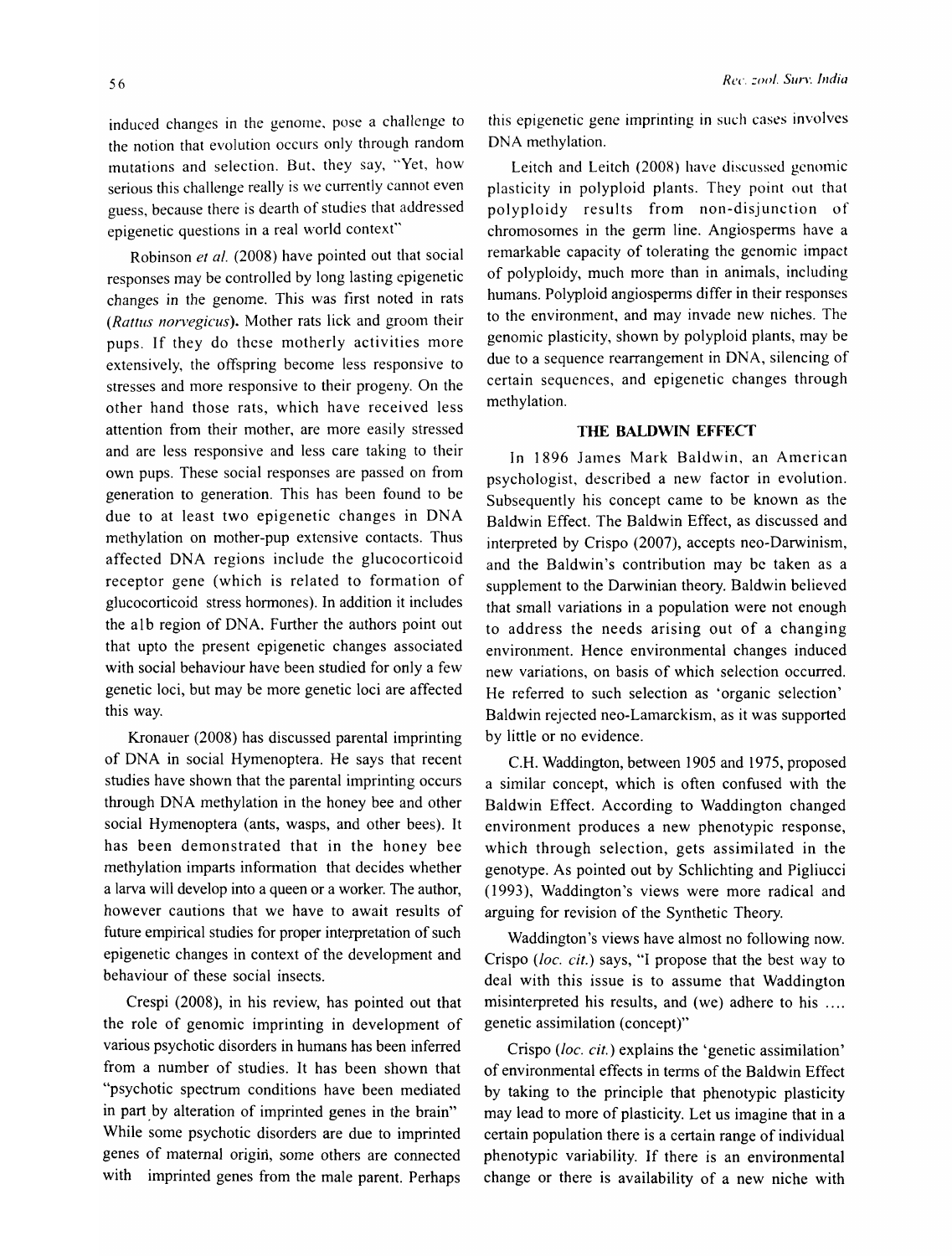somewhat different environment, and in the range of the current variability, some variant, near one of the terminals of the range, is well suited to the changed or the new environment, this variant will thrive, and, due to selection in its favour in the new environment, the favoured variant will increase in frequency, and will thus be pushing towards the middle of the range, while new mutations and cryptic variation will accumulate around it, and a new range of variation and plasticity will result. This is how 'genetic assimilation' of the effects of a new environment occurs.

Crispo *(/oc. cit.)* points out that phenotypic plasticity is beneficial in two different ways, one that the plasticity allows the organism to live in a heterogeneous environment, and two that it permits the species to extend its range to new niches with novel environmental conditions, and leads to evolutionary diversification. But plasticity is eroded, if the environment is stable, and if maintenance of the plasticity is costly. this reduction in the range of variability promotes . canalization'

The cost of maintaining polyphenism may be, for example due to :

- (I) Cost of energy required for maintaining certain sensory and regulatory mechanisms,
- (2) Cost of maintaining a certain phenotype needing a trade-off. For instance, the appearance of a summer morph of a pierid butterfly, with a larger thorax and greater flight capacity, is at the cost of fecundity. A summer female lays fewer eggs (Karisson, 2008).
- (3) Cost of maintaining the option of different alternative developmental pathways.

Canalization' in a stable environment may be decanalized' on change of environment by concealed genetic variability finding phenotypic expression, and thus phenotypic plasticity may reappear. This situation is well illustrated in the experimental study by Suzuki and Nijhout (2006) on the black race of the tobacco hornworm *(Manduca sexta),* described under section 2, subsection (i) of this review.

Jolivet (2008) also finds neo-Darwinian interpretation of the Baldwin Effect cogent.

Nortman (?) has discussed evolution of phenotypic plasticity through the Baldwin Effect. But his predominantly anthropocentric approach, badly mixing up cultural and genetic inheritance, makes his discussion quite confusing. On one hand he rejects Lamarckism, on the other he says,"... it is not specific traits but general propensity to act in a certain (namely, more creative or intelligent) way which is reinforced and transmitted to future generations" He does not care to explain how this reinforcement occurs.

## **CONCLUDING REMARKS**

There has been convincing demonstration of this that the phenotypic plasticity has a genetic basis. However, some evidences have recently come up showing that epigenetic modification in the expression of some genes may also contribute to the plasticity. These evidences have to be kept in view when planning future studies on the nature of the plasticity in a species, as this will help in developing a composite picture of the variability. The Baldwin Effect has served the useful purpose of drawing attention of evolutionists to the significance of environment in the evolutionary process, and of stimulating thinking about 'genetic assimilation' of the environmental effects through the neo-Darwinian mechanism.

#### **SUMMARY**

A number of illustrative studies on genetic control of polyphenism have been cited. Some recent communications, pointing to environmental factors inducing epigenetic changes in the genome, have also been referred to. The Baldwin Effect has been discussed. It has been inferred that, while the role of genome in producing phenotypic plasticity is well established, possibility of environmental epigenetic influences may also be kept in view in future investigations in this area.

#### **REFERENCES**

- Anonymous, 2005. A regulatory network analysis of phenotypic plasticity in yeast; *Science Daily* April 11, 2005 (published online; http://www.sciencedaily.com/releases/200S/03/0S032600002S.htm).
- Anthony, N.M., Johnson-Bawe, M., Jeffery, K., Clifford, S.L., Abernethy, K.A., Tutin, C.E., Lahm, S.A., White, L.1.T., Utley, J.P., Wickings, E.J., and Bruford, M.W. 2007. The role of Pleistocene refugia and rivers in shaping gorilla genetic diversity in Central Africa; *PNAS,* **104** (Dec. 2007) : 20432-20436.
- Borowski, R. 2008. Restoring sight in blind cavefishes; *Current Biology,* **18** : R23-R24.